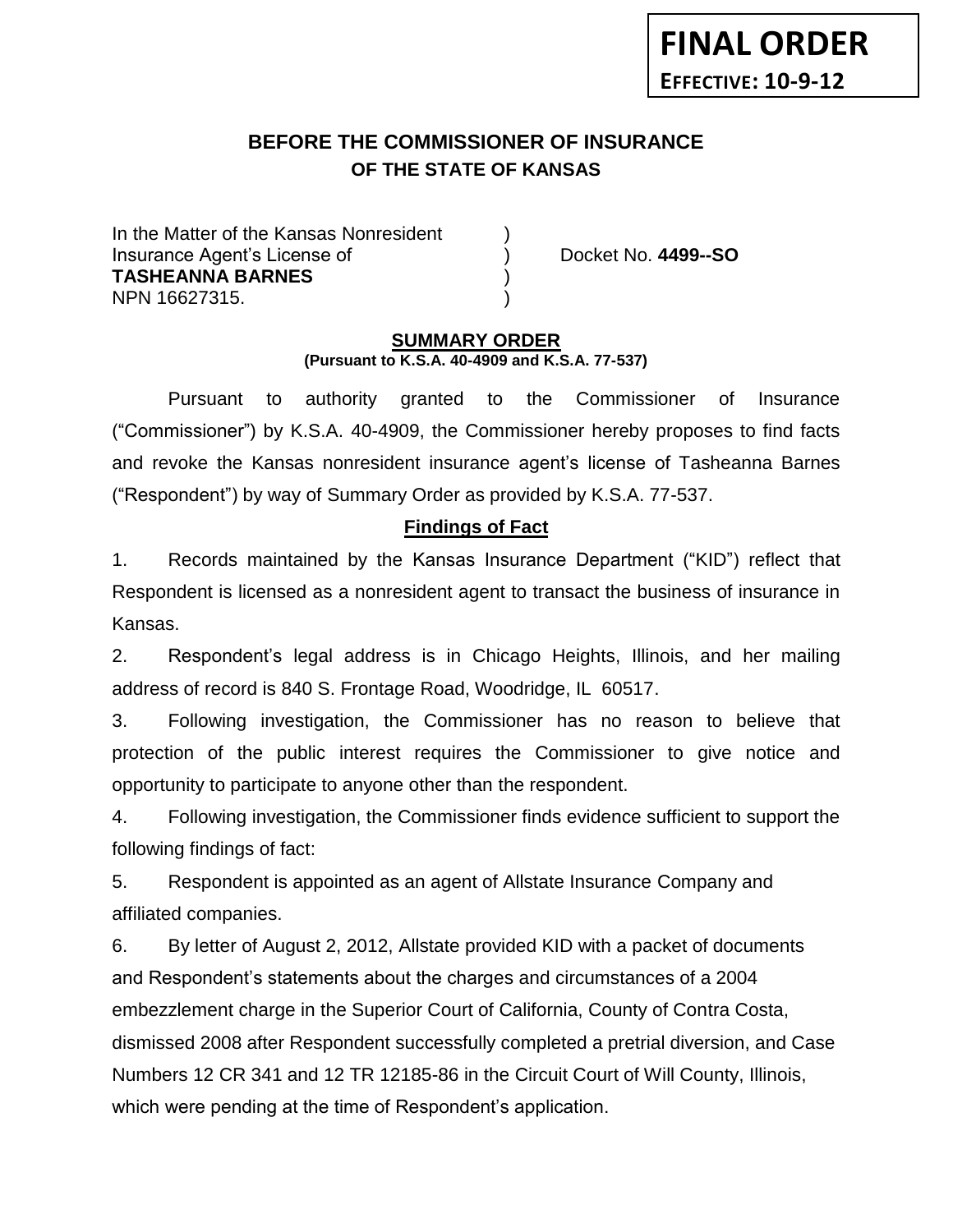7. Respondent has since been convicted of "obstructing ID," a class A misdemeanor.

8. Respondent stated she was stopped for a traffic violation and presented her cousin's identification information because she believed her driver's license was suspended.

9. Respondent is currently on supervised probation and will be until July 22, 2013.

10. Respondent applied for a Kansas nonresident agent license on May 7, 2012.

11. Question 1 under Item 37 of the license application asks, "Have you ever been convicted of a crime, had a judgment withheld or deferred, or are you currently charged with committing a crime?"

12. Respondent answered "no."

13. In reliance upon the "clean" application, Respondent was promptly issued a license on the same date.

14. By letter of August 29, 2012, addressed to Respondent at her address of record, counsel for KID summarized the foregoing information and invited Respondent to reply if she disputed the facts.

15. To date, Respondent has not replied, and the letter has not been returned; thus, the facts are deemed undisputed.

# **Applicable Law**

16. K.S.A. 2011 Supp. 40-4909(a) provides, in relevant part:

"The commissioner may deny, suspend, revoke or refuse renewal of any license issued under this act if the commissioner finds that the applicant or license holder has: . . .

(1) Provided incorrect, misleading, incomplete or untrue information in the license application.. . .

(3) Obtained or attempted to obtain a license under this act through misrepresentation or fraud. . . .

(6) Been convicted of a misdemeanor or felony. . . .

(8) Used any fraudulent, coercive, or dishonest practice, or demonstrated any incompetence, untrustworthiness or financial irresponsibility in the conduct of business in this state or elsewhere.. . ." K.S.A. 2011 Supp. 40- 4909(a).

12. The Commissioner may revoke any license issued under the Insurance Agents Licensing Act if the Commissioner finds that the interests of the insurer or the insurable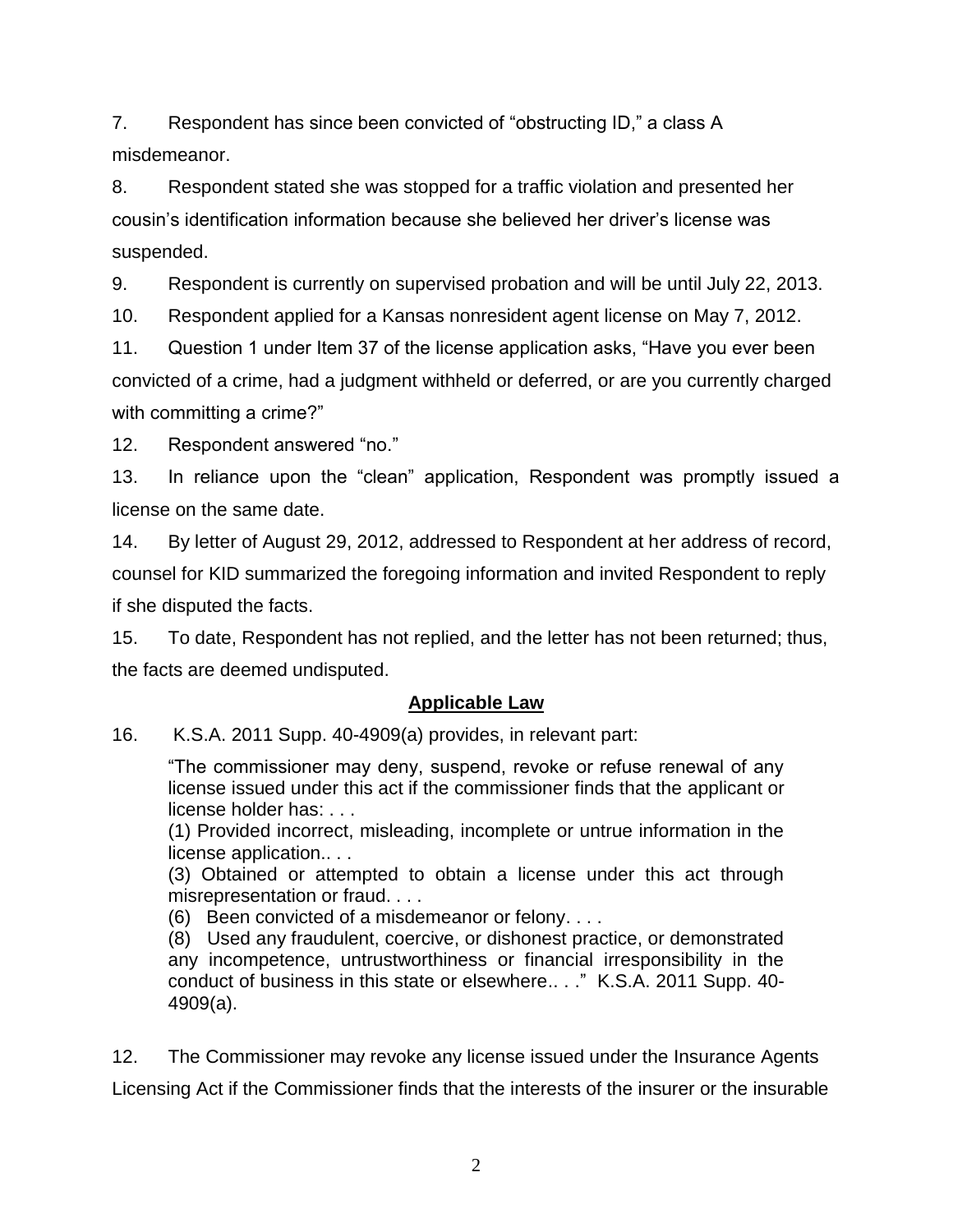interests of the public are not properly served under such license. K.S.A. 2011 Supp. 40-4909(b).

#### **Conclusions of Law**

13. The Commissioner has jurisdiction over Respondent as well as the subject matter of this proceeding, and such proceeding is held in the public interest.

14. The Commissioner finds that Respondent's license may be revoked pursuant to K.S.A. 40-4909(a)(1) and/or (a)(3) because Respondent provided incomplete and untrue information in her license application and obtained her license through misrepresentation.

15. The Commissioner further finds based that Respondent's license may be revoked pursuant to K.S.A. 40-4909(a)(6) for having been convicted of a misdemeanor.

16. The Commissioner finds that the crime of "obstructing ID" is particularly relevant and material to the fitness of a person to be a licensed insurance agent because the nature of the crime is a dishonest practice and grounds for revocation pursuant to K.S.A. 40-4909(a)(8).

17. Based on the foregoing findings, the Commissioner concludes that sufficient grounds exist for the revocation of Respondent's insurance agent's license pursuant to K.S.A. 40-4909(a).

18. The Commissioner further concludes Respondent's license may be revoked pursuant to K.S.A. 40-4909(b) because such license is not properly serving the interests of the insurer and the insurable interests of the public.

19. Based on the facts and circumstances set forth herein, it appears that the use of summary proceedings in this matter is appropriate, in accordance with the provisions set forth in K.S.A. 77-537(a), in that the use of summary proceedings does not violate any provision of the law, the protection of the public interest does not require the KID to give notice and opportunity to participate to persons other than Respondent, and after investigation, KID believes in good faith that the allegations will be supported to the applicable standard of proof.

3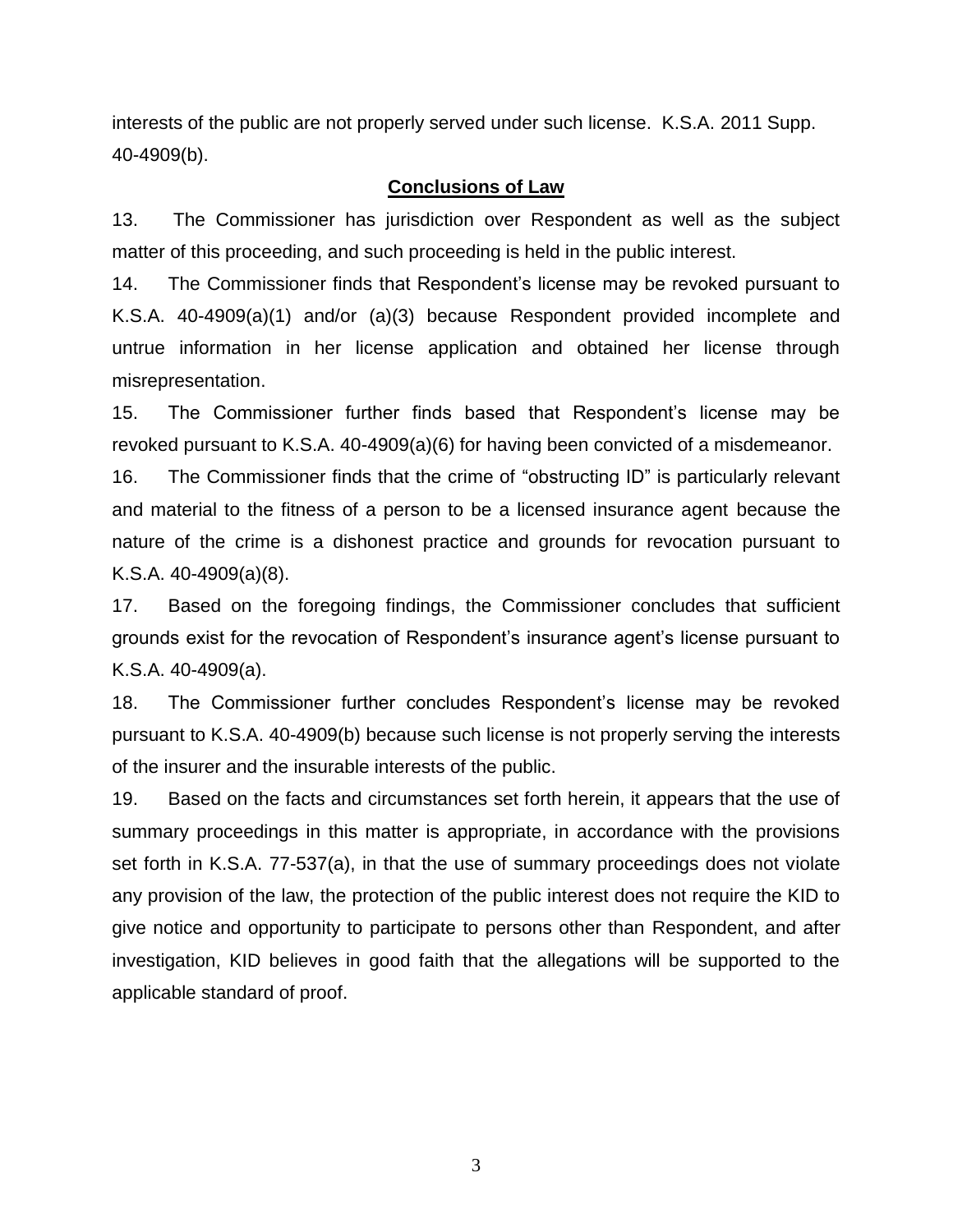## **Policy to be Served**

20. Before issuing an insurance agent license, the Commissioner must determine that the applicant is qualified and has not committed any act that would be grounds for denial, suspension, or revocation. K.S.A. 40-4905(b). Further, the Commissioner may revoke any license issued under the Insurance Agents Licensing Act if the Commissioner finds that the interests of the insurer or the insurable interests of the public are not properly served under the license. The following action is necessary and appropriate to promote the security and integrity of the insurance business and protect insurance consumers by licensing, or continuing to license, persons or entities to sell, solicit, or negotiate insurance in the State of Kansas only if their conduct indicates they are both qualified and trustworthy.

**IT IS THEREFORE ORDERED BY THE COMMISSIONER OF INSURANCE THAT** the Kansas resident insurance agent's license of **TASHEANNA BARNES** is hereby **REVOKED. It is further ordered,** that **TASHEANNA BARNES** shall **CEASE and DESIST** from the sale, solicitation, or negotiation of insurance, doing any act toward the sale, solicitation, or negotiation of insurance, and/or receiving compensation deriving from the sale, solicitation, or negotiation of insurance in Kansas or on Kansas risks through business conducted on and after the effective date of this order. **It is further ordered**, pursuant to KSA 77-415(b)(2)(A), that this order is designated by KID as precedent.

**IT IS SO ORDERED THIS \_\_21st\_\_ DAY OF SEPTEMBER 2012, IN THE CITY OF TOPEKA, COUNTY OF SHAWNEE, STATE OF KANSAS.**



\_/s/ Sandy Praeger\_\_\_\_\_\_\_\_\_\_\_\_\_\_\_\_ Sandy Praeger Commissioner of Insurance

BY:

\_/s/ Zachary J.C. Anshutz\_\_\_\_\_\_\_\_\_\_\_ Zachary J.C. Anshutz General Counsel